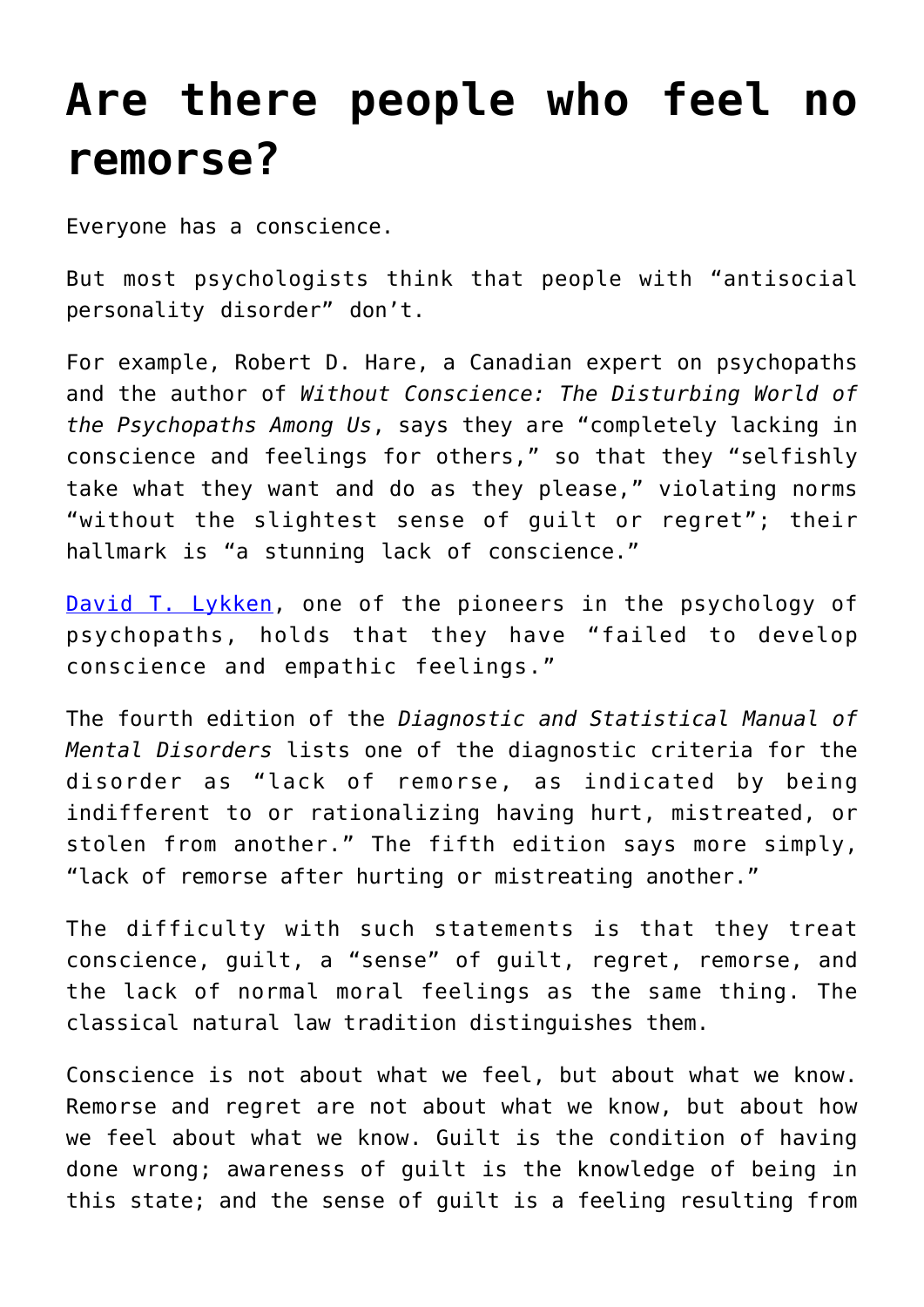such knowledge.

Considering these distinctions, it should be entirely possible for a person to have a conscience yet have no remorse. The very fact that people with antisocial personality disorder make excuses for their bad behaviour shows that they know that right and wrong are different things. A being who didn't understand the difference wouldn't even grasp the concept of an excuse.

Lykken almost gets my point: "It is an interesting and important fact that most of the diverse criminal types suggested here do tend to justify their conduct in one way or another, at least to themselves. One 15-year old, now residing in a local juvenile facility, took a bus to a suburban neighborhood, hoping to locate a party he had heard about. Unsuccessful, he found that the next bus home would entail an hour's wait. Having brought his pistol along, he lurked near some cars parked by a store and, when a woman came out with her infant and opened her car door, the boy demanded her keys at gunpoint and drove off. Explaining his offense to the corrections officers, he expressed exasperation: 'How else was I s'posed to get home, man?'"

Why was the boy exasperated? Because he thought he was in the right. Strange as it may seem, he was morally indignant.

*J. Budziszewski, a Professor in the Departments of Government and Philosophy, University of Texas at Austin. This article is reproduced with permission from his blog, [The Underground](http://www.undergroundthomist.org/remorseless) [Thomist](http://www.undergroundthomist.org/remorseless).* 

## **Sources**

Robert D. Hare, *Without Conscience* (1993)

David T. Lykken, *The Antisocial Personalities* (1995)

*Diagnostic and Statistical Manual of Mental Disorders* -IV-TR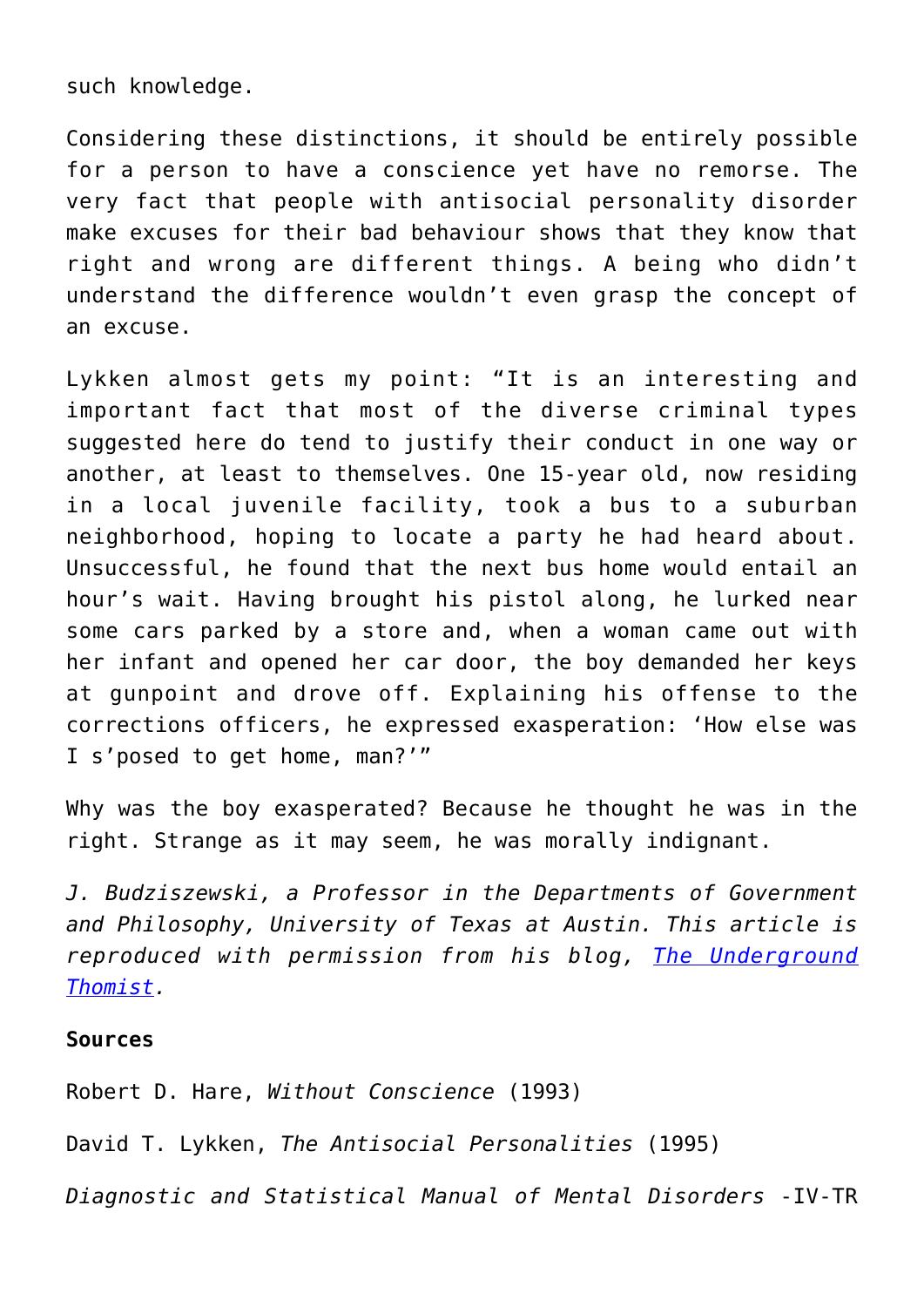(2000)

*Diagnostic and Statistical Manual of Mental Disorders* -5 (2013)

*This [article](http://www.mercatornet.com/articles/view/are-there-people-who-feel-no-remorse/17481) by J. Budziszewski was originally published on MercatorNet.com under a Creative Commons License. If you enjoyed this article, visit MercatorNet.com for more. ?The views expressed by the author and MercatorNet.com are not necessarily endorsed by this organization and are simply provided as food for thought from Intellectual Takeout.*??

*Image Credit: Wikimedia*

Everyone has a conscience.

But most psychologists think that people with "antisocial personality disorder" don't.

For example, Robert D. Hare, a Canadian expert on psychopaths and the author of *Without Conscience: The Disturbing World of the Psychopaths Among Us*, says they are "completely lacking in conscience and feelings for others," so that they "selfishly take what they want and do as they please," violating norms "without the slightest sense of guilt or regret"; their hallmark is "a stunning lack of conscience."

[David T. Lykken](http://www.nytimes.com/2006/09/20/obituaries/20lykken.html?_r=0), one of the pioneers in the psychology of psychopaths, holds that they have "failed to develop conscience and empathic feelings."

The fourth edition of the *Diagnostic and Statistical Manual of Mental Disorders* lists one of the diagnostic criteria for the disorder as "lack of remorse, as indicated by being indifferent to or rationalizing having hurt, mistreated, or stolen from another." The fifth edition says more simply, "lack of remorse after hurting or mistreating another."

The difficulty with such statements is that they treat conscience, guilt, a "sense" of guilt, regret, remorse, and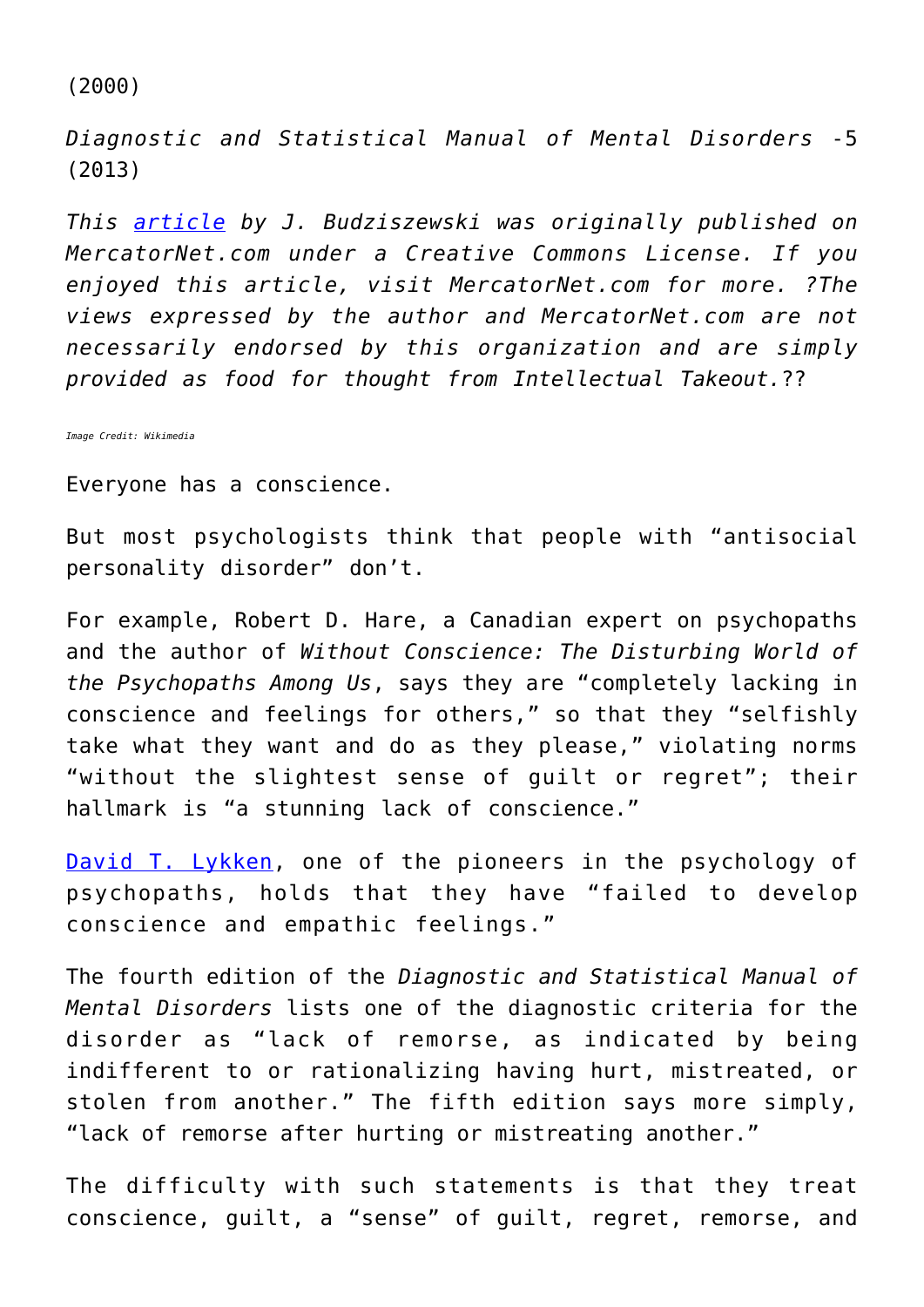the lack of normal moral feelings as the same thing. The classical natural law tradition distinguishes them.

Conscience is not about what we feel, but about what we know. Remorse and regret are not about what we know, but about how we feel about what we know. Guilt is the condition of having done wrong; awareness of guilt is the knowledge of being in this state; and the sense of guilt is a feeling resulting from such knowledge.

Considering these distinctions, it should be entirely possible for a person to have a conscience yet have no remorse. The very fact that people with antisocial personality disorder make excuses for their bad behaviour shows that they know that right and wrong are different things. A being who didn't understand the difference wouldn't even grasp the concept of an excuse.

Lykken almost gets my point: "It is an interesting and important fact that most of the diverse criminal types suggested here do tend to justify their conduct in one way or another, at least to themselves. One 15-year old, now residing in a local juvenile facility, took a bus to a suburban neighborhood, hoping to locate a party he had heard about. Unsuccessful, he found that the next bus home would entail an hour's wait. Having brought his pistol along, he lurked near some cars parked by a store and, when a woman came out with her infant and opened her car door, the boy demanded her keys at gunpoint and drove off. Explaining his offense to the corrections officers, he expressed exasperation: 'How else was I s'posed to get home, man?'"

Why was the boy exasperated? Because he thought he was in the right. Strange as it may seem, he was morally indignant.

*J. Budziszewski, a Professor in the Departments of Government and Philosophy, University of Texas at Austin. This article is reproduced with permission from his blog, [The Underground](http://www.undergroundthomist.org/remorseless)*